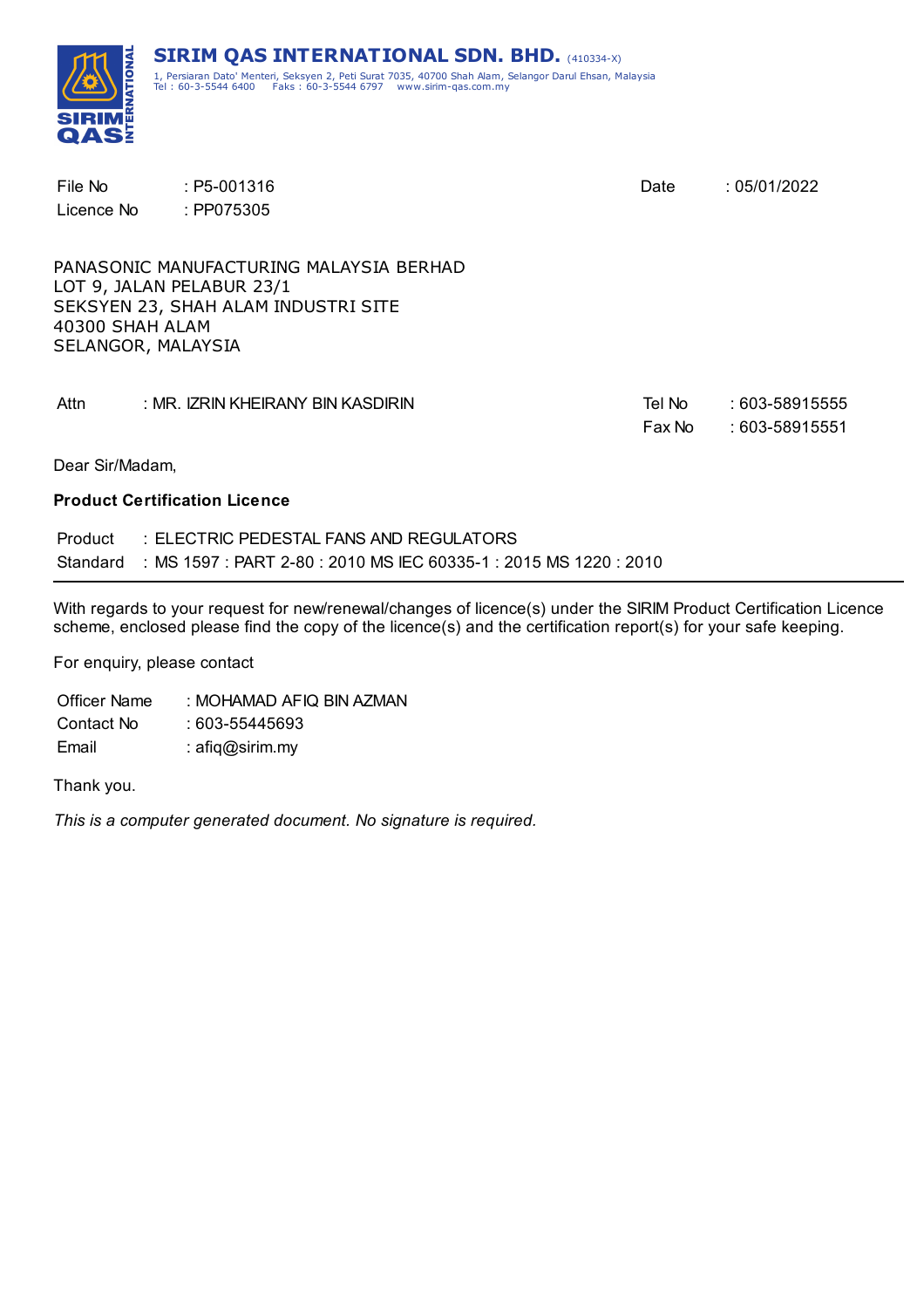No Lesen : **PP075305** *Licence No :*



## **LESEN PENSIJILAN BARANGAN** *Product Certification Licence*



**SIRIM QAS International Sdn. Bhd. dengan ini menganugerahkan kepada** *SIRIM QAS International Sdn. Bhd. hereby grants to*

**PANASONIC MANUFACTURING MALAYSIA BERHAD LOT 9, JALAN PELABUR 23/1 SEKSYEN 23, SHAH ALAM INDUSTRI SITE 40300 SHAH ALAM SELANGOR, MALAYSIA**

**Lesen untuk menggunakan Tanda Pensijilan di atas barangan** *a licence to use the Certification Mark on*

### **ELECTRIC PEDESTAL FANS AND REGULATORS**

**Please refer to detail in the SCHEDULE**

**sebagai mematuhi keperluan**

*as complying with*

**MS 1597 : PART 2-80 : 2010 MS IEC 60335-1 : 2015 MS 1220 : 2010**

jailie

**Nur Fadhilah binti Muhammad** Ketua Pegawai Eksekutif *Chief Executive Officer* SIRIM QAS International Sdn. Bhd.



| SIRIM QAS International Sdn. Bhd.<br>(No. Syarikat 410334-X)                                                     | Tarikh Mula Pensijilan | :31 December 1994 | Tarikh Dikeluarkan | : 05 January 2022 |
|------------------------------------------------------------------------------------------------------------------|------------------------|-------------------|--------------------|-------------------|
| 1, Persiaran Dato' Menteri<br>Seksyen 2, Peti Surat 7035<br>40700 Shah Alam<br>Selangor Darul Ehsan<br>MALAYSIA. | <b>Certified Since</b> |                   | Issue Date         |                   |
|                                                                                                                  | Sah Sehingga           | :31 December 2022 | No Siri            | :070442           |
|                                                                                                                  | Valid Until            |                   | Serial No          |                   |
|                                                                                                                  |                        |                   |                    |                   |

Tel : 60-3-55446400 Faks : 60-3-55446466 http://www.sirim.my http://www.malaysian-certified.my Lesen ini dianugerahkan tertakluk kepada syarat-syarat Perjanjian Pensijilan Barangan SIRIM QAS International Sdn. Bhd. This Licence is granted subject to the provisions of the Product Certification Agreement of SIRIM QAS International Sdn. Bhd.